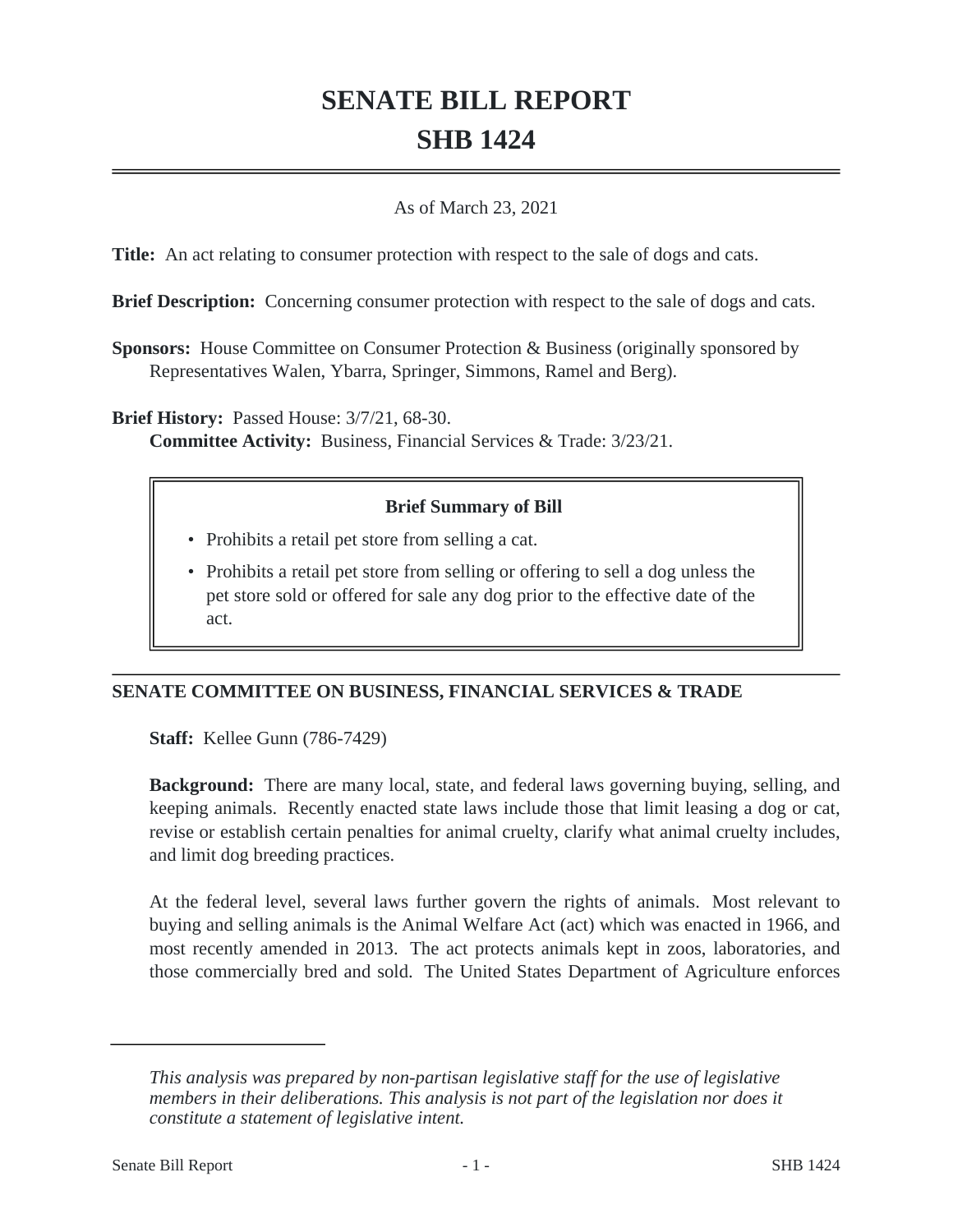the act and regulates household pets.

On the local level, some counties and cities impose regulations on the sale of animals intended as pets, such as imposing licensing requirements on retail pet stores and prohibiting the sale of animals in public places.

**Summary of Bill:** A retail pet store may not sell or offer to sell any cat. A retail pet store may not sell or offer to sell a dog unless the retail pet store sold or offered to sell any dog prior to the effective date of this legislation.

**Appropriation:** None.

**Fiscal Note:** Not requested.

### **Creates Committee/Commission/Task Force that includes Legislative members:** No.

**Effective Date:** Ninety days after adjournment of session in which bill is passed.

**Staff Summary of Public Testimony:** PRO: This is a consumer protection bill and came out of negotiations with stakeholders over the interim. Consumers in Washington demand transparency in these transactions. Under our current laws, unlawful dog breeders may still sell dogs to consumers. Through our work at the local animal shelter we saw what a humane pet sale looks like. We want pet sales to be mindful of animal and consumer wellbeing. This bill is a crucial step to ensure humane pet sales. Our city recently passed an ordinance banning pet sales. When families deal with the death of a puppy, it can be devastating. The state has a problem with unwanted puppies and kittens from mills.

We do not want to create more barriers for those who need to get dogs for emotional support animals. There could have been more work done on this bill. There needs to be more regulation on this industry. I bought a puppy from a Puppyland pet store in another state and was provided certification of its pure breed. The puppy was not pure bred and had issues. The breeder which the puppy was sourced from was on a puppy mill list. Please prevent this from happening again.

CON: My store has been around since 1978 and I have eight full and part-time employees. I sell puppies and kittens along with other pet store supplies. We purchase from local private breeders. Though this bill exempts current businesses, it is one step closer to banning stores like mine. Clark County does annual inspections on pet stores and I have never had a single violation based on that county code.

We should stop puppy mills. By enforcing a ban on retail pet stores however, Internet sales will go up. These sales are much more difficult to enforce than the sales happening at a physical store. We need transparency. Where are rescue animals coming from? A good regulation also needs to also look at adoptions. We need to make sure everyone is on the